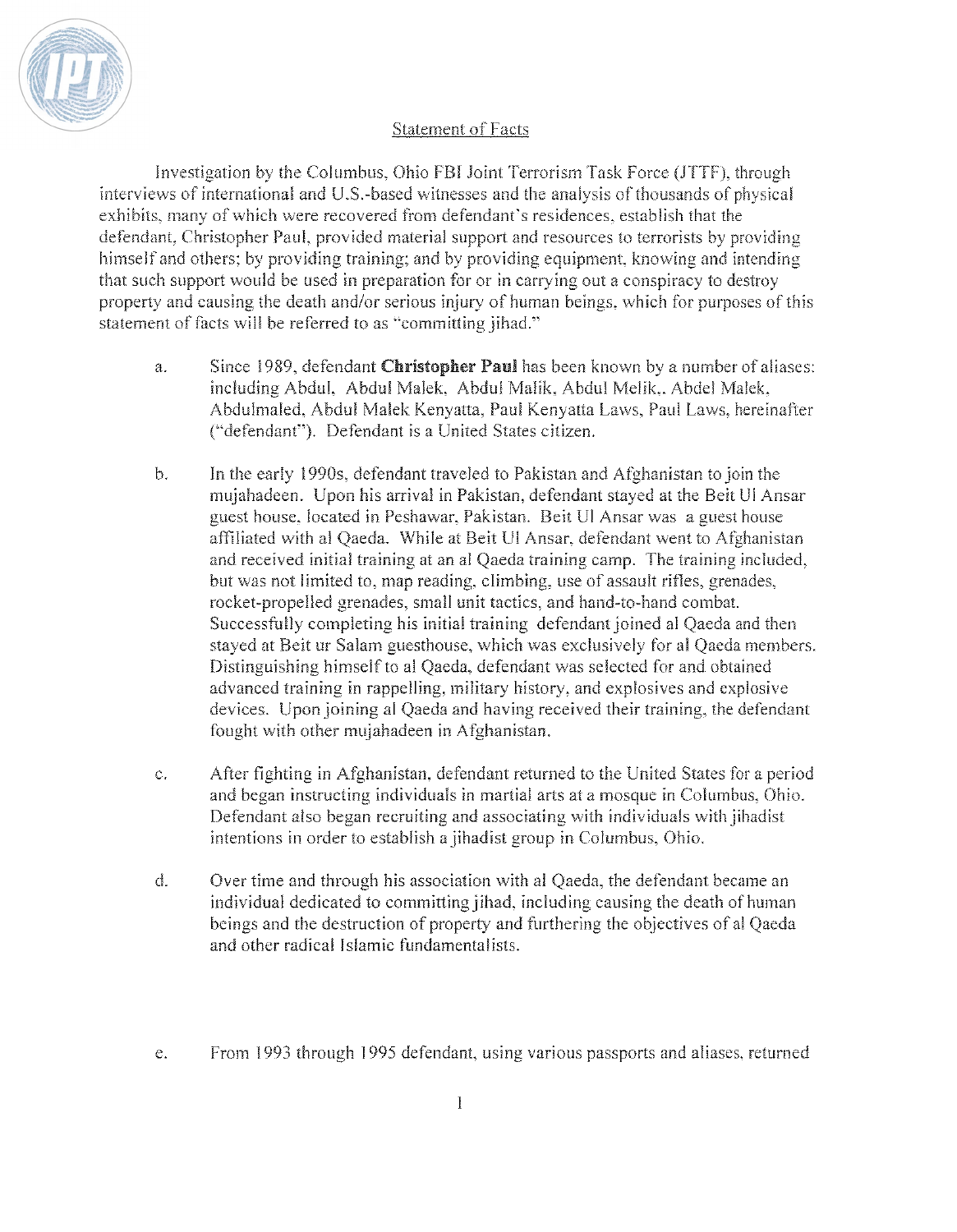

to the Balkans area in Europe and fought jihad in conflict zones such as Bosnia establishing further contacts with the radical Islamic fundamentalist movement and creating a master list of contact numbers for senior al-Oaeda leadership and other radical Islamic fundamentalists and operatives world-wide. On this master list, investigators also found listings of component parts for bombs/detonation devices. Defendant's master list of terrorist contacts and bomb-making information was seized by the Columbus JTTF in a search warrant at defendant's residence.

- f. The defendant returned to Columbus after jihad in the Balkans. In January 1997, defendant received a fax from two al Qaeda, radical Islamic fundamentalist coconspirators from Europe asking, on behalf of "the brothers," for Paul to find them a "true group and place to make jihad." The term "brothers" is a euphemism for fellow radical Islamic fundamentalists, AQ members, or mujahadeen. The fax is in the possession of the Columbus JTTF.
- While in Columbus, as established by state park records, defendant and others  $g.$ stayed at Burr Oak state park and witnesses establish that defendant conducted hiking, camping, and other training operations in Burr Oak State Park in Ohio with several members of his local jihadist group replicating terrorist training defendant had received in conflict zones such as Afghanistan and Bosnia.
- h. Preparing to travel overseas again, on February 3, 1999, as established by official passport records, defendant obtained a passport in the name of "Christopher Paul," after defendant had claimed "water damage" to his old passport in one of his other aliases.
- $\ddot{\mathbf{r}}$ Beginning in March 31, 1999 through January 31, 2000, as established by defendant's own phone records, on forty-four (44) occasions, defendant called a radical Islamic fundamentalist co-conspirator in Europe who in 2003 was arrested and has since been convicted of a terrorist conspiracy.
- ì. As established by defendant's passport and cooperating witnesses, on April 16, 1999, defendant traveled to Germany to meet with members of a radical Islamic fundamentalist terrorist cell in Germany. Paul, who was known to the cell as an expert in bomb-making/detonation devices, was asked to travel to Germany to provide explosives training and information to this German terrorist cell.
- The government's investigation and witnesses establish that defendant provided k. such training knowing that the German terrorist cell was planning to use such